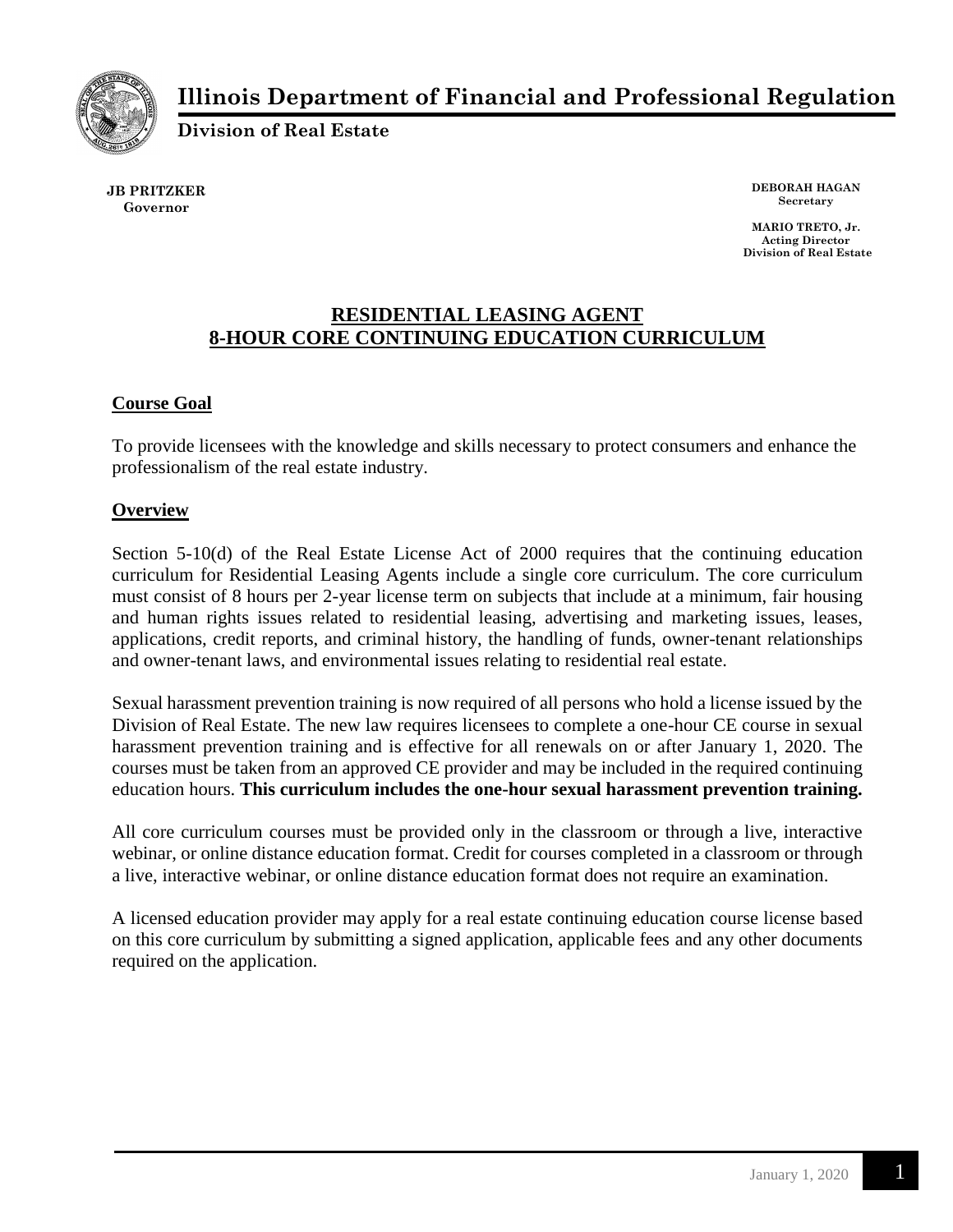# **License Law**

**(Recommended Time-65 Minutes)**

#### **I. License Law - Introduction**

- A. Purpose and Intent of the Real Estate License Act of 2000
- B. General Duties and Responsibilities of Real Estate Licensees with the Public
- C. Recent Real Estate License Act of 2000 Amendments

#### **II. Duties and Responsibilities of Residential Leasing Agent Licensees**

- A. General Requirements
	- 1. Recordkeeping with IDFPR-Division of Real Estate
	- 2. IDFPR-Division of Real Estate Online Licensing Process
	- 3. Residential Leasing Agent License-Limited Scope Licensed Activities a. Prohibition Against Performing Broker Licensed Activities
	- 4. Sponsorship and Employment Agreements
	- 5. Advertising
	- 6. Compensation
		- a. Prohibition Against Compensation for Broker Licensed Activities
- B. Disciplinary Actions and Unprofessional Conduct
	- 1. Types of Unprofessional Conduct
	- 2. Complaint and Enforcement Process for License Law Violations
	- 3. Unlicensed Practice of Real Estate
	- 4. Child Support, Tax Deficiencies, Convictions and Violations of Prior Orders
	- 5. Failure to Cooperate with The Department
	- 6. Continuing Education Deficiencies
	- 7. Disciplinary Citations
	- 8. Safer Act

# **Agency**

#### **(Recommended Time-65 Minutes)**

#### **I. Introduction**

A. Legislative Intent and Brief History of Agency Relationships

#### **II. Agency Duties and Relationships**

- A. Agency Relationships Consumer, Client, and Customer
	- 1. Residential Leasing Agent's Relationship and Duties with Consumers
	- 2. Residential Leasing Agent's Duties Representing Clients
	- 3. Residential Leasing Agent's Relationship with Customers

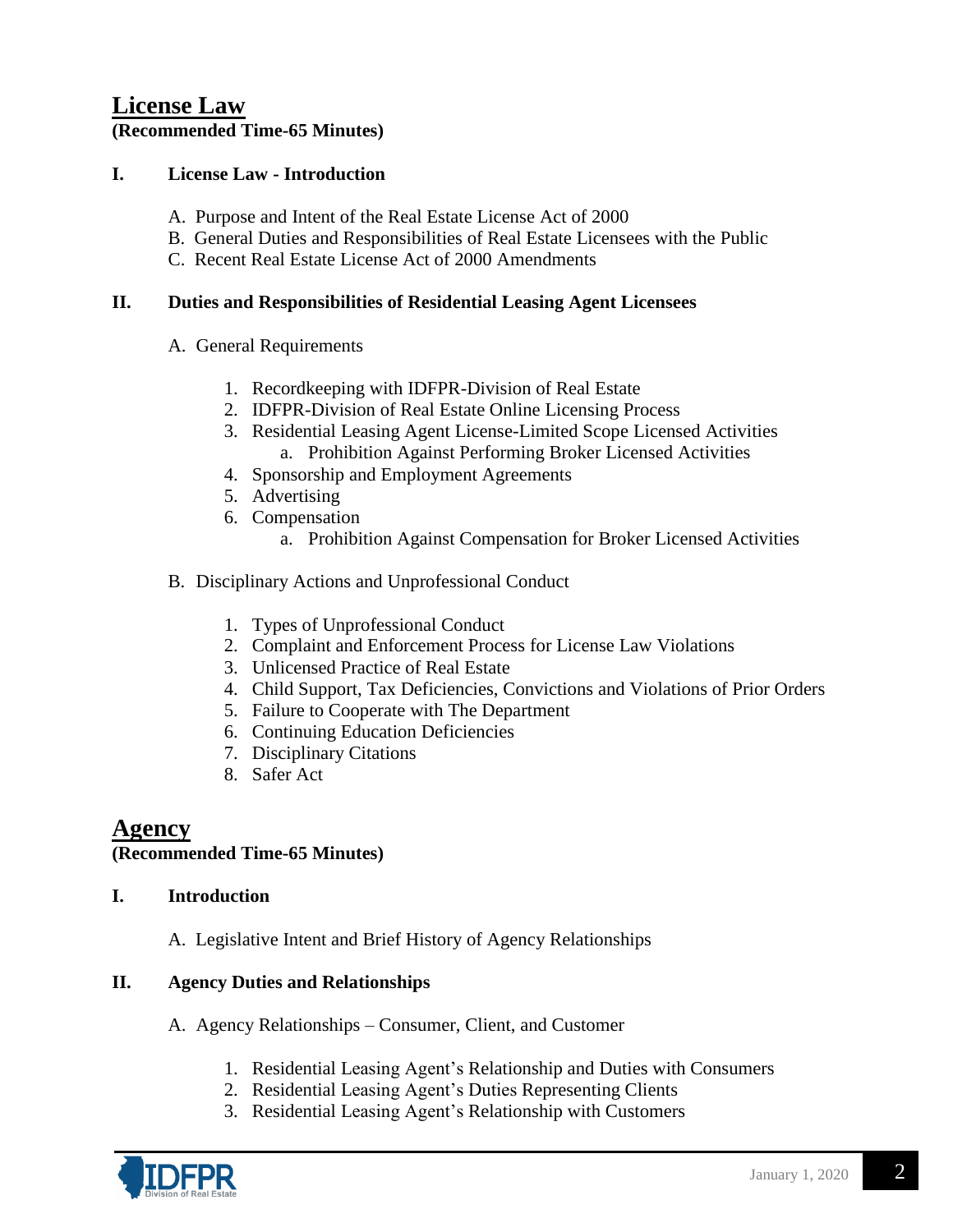- B. Types of Agency Relationships and Disclosure
	- 1. Designated Agency
	- 2. Dual Agency-Informed Written Consent and Confirmation
	- 3. No Agency
	- 4. Written Disclosure of Agency Relationships
	- 5. Contemporaneous Offers
	- 6. Ministerial Acts Removed from the Act
- C. Confidential Information
- D. Duties After Termination of Brokerage Agreement

# **Leasing Agreements and Disclosures**

#### **(Recommended Time-65 Minutes)**

#### **I. Agreements**

- A. Types of Agreements
	- 1. Listing or Property Management Agreements (Owners/Lessor)
		- a. Required Elements of Listing or Property Management Agreements
	- 2. Tenant Brokerage Agreements
		- a. Required Elements of Tenant Brokerage Agreements
		- b. Rental Finder Agreements
	- 3. Exclusive Agreements and Non-Exclusive Agreements
	- 4. The Licensee's Agency Role
	- 5. Promoting the Best Interest of the Client
	- 6. Duties to Follow Lawful Direction
- B. Applications, Fees and Refunds
	- 1. Credit and Background Checks
	- 2. Income and Employment Verification
	- 3. Eviction History
	- 4. Occupancy
	- 5. Effect of Local Ordinance on Applications, Fees, and Refunds
- C. Lease
	- 1. Lease Term and Rent
	- 2. Owner Information
	- 3. Security and Pet Deposits
	- 4. Description and Condition of Property
	- 5. Utility and Maintenance Responsibilities

#### **II. Disclosures**

- A. Environmental Disclosures
	- 1. Disclosure of Information on Lead-Based Paint and/or Lead-Based Paint Hazards
	- 2. Disclosure of Radon Hazards

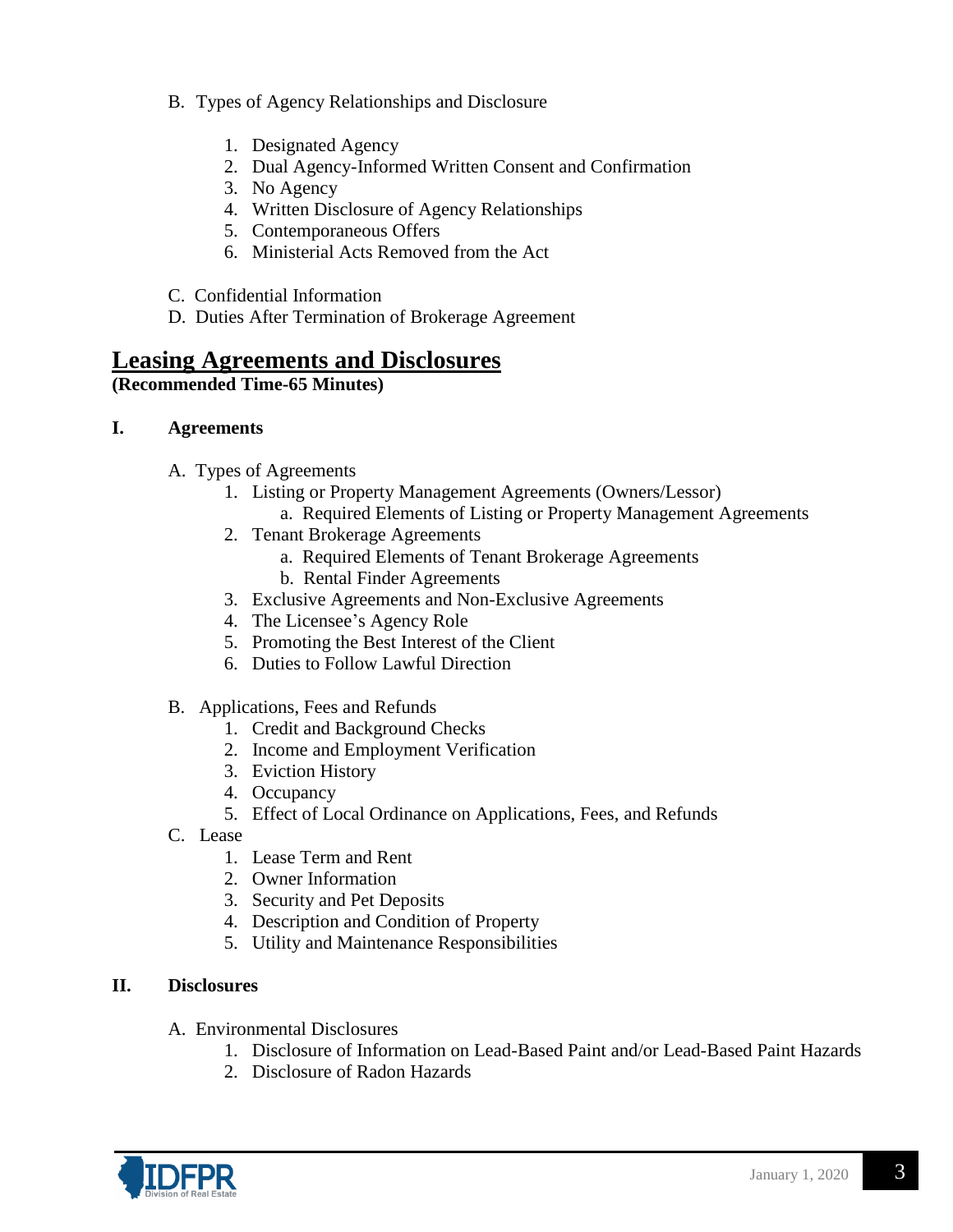- B. Compensation and Business Practices
	- 1. Disclosure of Compensation
		- a. Referrals
		- b. Ownership Interest
	- 2. Disclosure of Licensee Status
	- 3. Disclosure of Contemporaneous Offers

# **Tenant-Landlord Laws**

**(Recommended Time-55 Minutes)**

#### **I. State Laws**

- A. Landlord and Tenant Act (765 ILCS 705)
- B. Security Deposit Return Act (765 ILCS 710)
- C. Residential Tenants' Right to Repair Act (765 ILCS 742)
- D. Retaliatory Eviction Act (765 ILCS 720)
- E. Safe Homes Act (765 ILCS 750)
- F. Landlord's Rights and Responsibilities
- G. Tenant Rights

### **II. Local Ordinances**

- A. Landlord's Rights and Responsibilities
	- 1. Examples of Local Ordinance Effect on Residential Leasing
- B. Tenant Rights
	- 1. Examples of Local Ordinance Effect on Residential Leasing

# **Fair Housing**

#### **(Recommended Time-100 Minutes)**

## **I. Understanding Fair Housing and the Law**

- A. Brief History and Overview
	- 1. Civil Rights Act of 1866
	- 2. Title VIII Fair Housing Act
	- 3. Illinois Human Rights Act
	- 4. Americans With Disabilities Act (ADA)
- B. Protected Classes (Federal, State, County and Municipality Ordinances)
- C. Misrepresenting Availability
- D. Tenant Selection and Criteria
- E. Fair Housing Case Studies